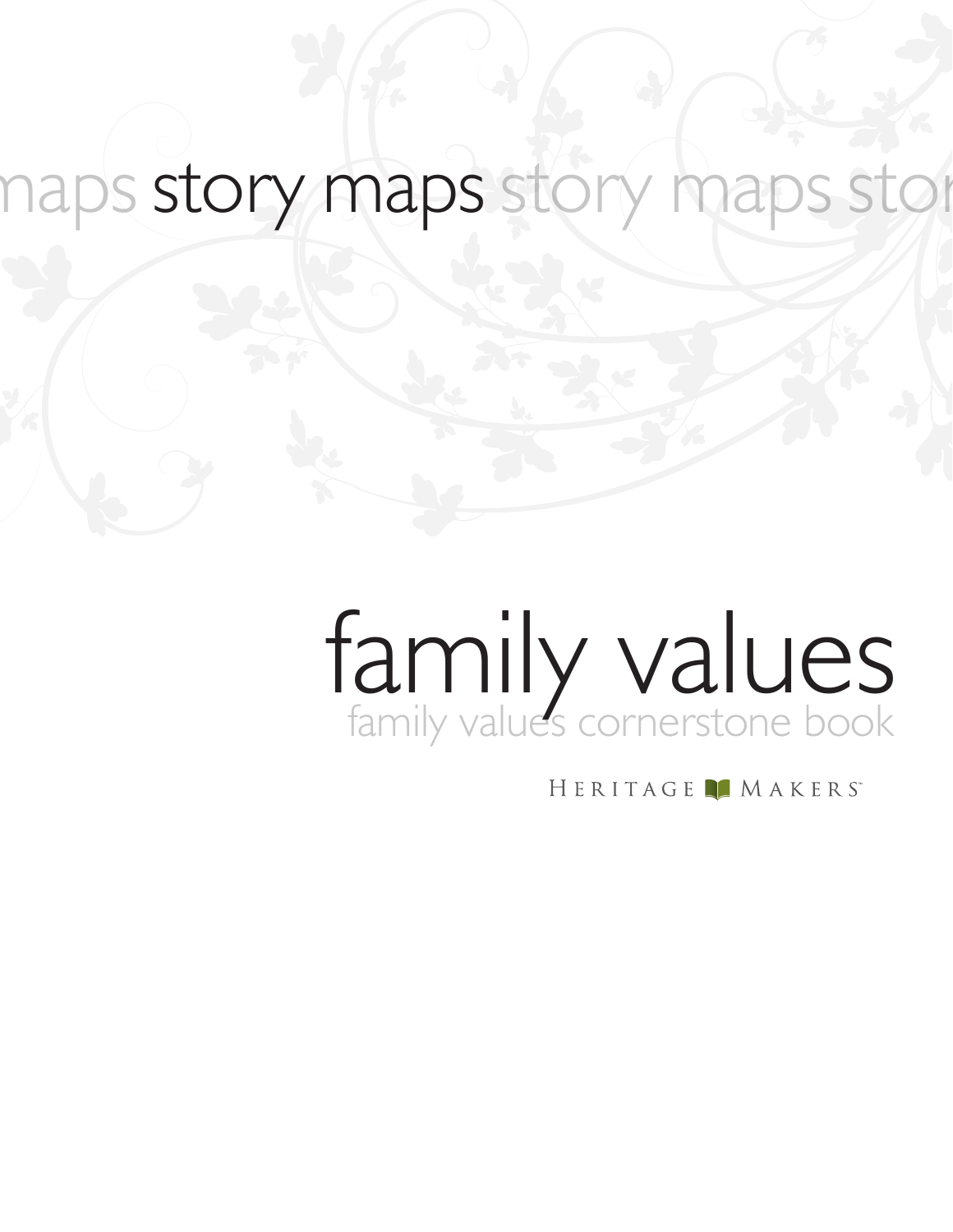## psfamily valuesstory maps sto

"You have heard the novels of your own families; you can make those connections that exist between their various episodes, and you can let the coherent wholes that emerge from the stories play forceful, artistic roles in your lives." - William A. Wilson

#### *Directions:*

This Story Map will help guide you as you write and preserve your most precious memories. As you combine stories and photos you'll create a valuable treasure that can be shared for many years to come.

**Step 1.** Read through the following questions and answer them. You may need to involve others with interviews and gathering information, or just answer the questions on your own. You do not need to answer each question or even use each theme; these are meant merely as guidelines. As you answer the question(s), your answers become the story.

*Step 2.* Get your photos scanned and uploaded into your Studio account. Your personal publishing consultant can help you get all of your photos scanned quickly and easily with scanning services. Just ask!

*Step 3.* Start creating. You can design your own page from scratch or use one of the many Heritage Makers' pre-designed templates.

Your book will have 21 pages. Additional pages are available for a minimal printing cost.

## **Front Cover**<br>
Image<br>
Title Front Cover

Image **Title** Author

## **1** Page 1

*Family motto, crest, or a brief history of the family name*

When people hear your family name, what do they think of? Do you have a family crest? Talk about what the colors, shpaes and symbols mean. Do you have a family motto? Talk about how you came up with that motto.

### Pages 2-3

#### *Our Family Roots*

**Pages 2-3**<br>Our Family Root<br>Talk abou<br>Write abou Talk about where your family came from. On these pages, you could include a brief genealogy with names and dates. Write about notable family strengths or character traits that are a part of your heritage.

### Pages 4-5

## Pages 4-5<br>Who We Are Town *Who We Are Today*

Introduce each member of your family. Include photos of each member. Include nicknames, talents, hobbies, interests, etc.

"We are the Smith family. We each have our own personalities which come together to make one family unit. Together, we are more than the sum of our parts."